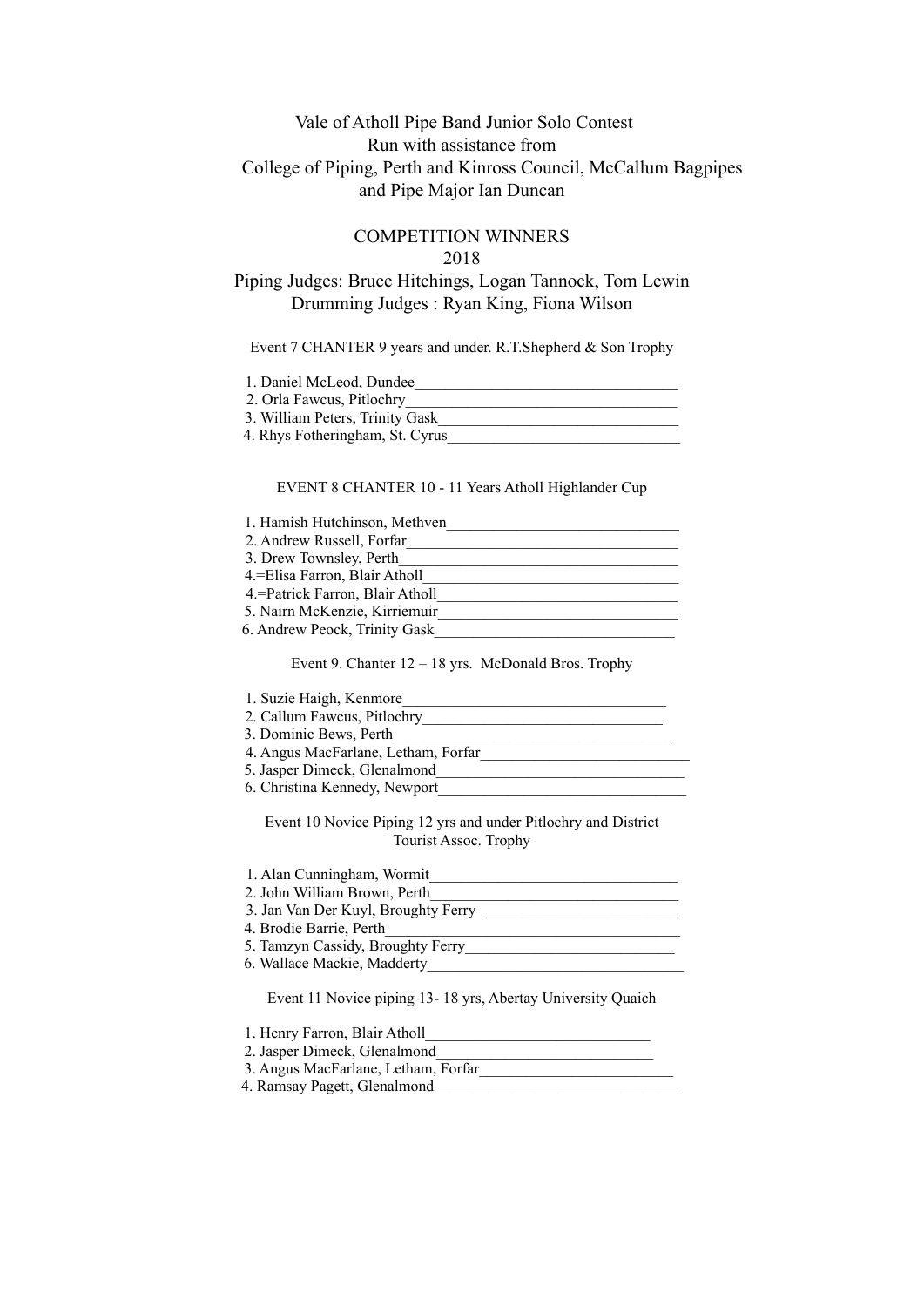Event 12 Drumming on pad . Bank of Scotland Cup.

| 1. Matthew Hunter, Dundee          |  |
|------------------------------------|--|
| 2. Callum Grieve, Glenrothes       |  |
| 3. Alexis Mitchell, Broughty Ferry |  |

Event 13 Novice Drumming. The Dobson Quaich

1. Lewis Duncan, Perth\_\_\_\_\_\_\_\_\_\_\_ \_\_\_\_\_\_\_\_\_\_\_\_\_\_\_\_\_\_\_\_\_\_\_\_

2. Callum Grieve, Glenrothes

3. Lachlann Forsyth, Comrie\_\_\_\_\_\_\_\_\_\_\_\_\_\_\_\_\_\_\_\_\_\_\_\_\_\_\_\_\_\_\_\_

4. Kieran Duncan, Perth\_\_\_\_\_\_\_\_\_\_\_\_\_\_\_\_\_\_\_\_\_\_\_\_\_\_\_\_\_\_\_\_\_\_\_\_

Event 14 Side Drumming 18 and under March Fishers Hotel Shield

| 1. Tommi McAndrew, Laurencekirk |  |
|---------------------------------|--|
| 2. Daniel Jarrat, Perth         |  |
| 3. David Edmeades, Scone        |  |
| 4. Robert Sinclair, Perth       |  |
| 5. Erinne Black, Brechin        |  |
| 6. Dana Liddell, Perth          |  |

Event 15 Side Drumming 18 and under MSR President Erhard Penker Trophy

1. Ewan McDonald, Crieff

Event 16 Novice Tenor Drumming. Val Ferguson Quaich 1. Dylan Carlin, Dundee\_\_\_\_\_\_\_\_\_\_\_\_\_\_\_\_\_\_\_\_\_\_\_\_\_\_\_\_\_\_\_\_\_

2. Tamasyn McAndrew, Laurencekirk\_

Event 17. Tenor Drumming 18 and under March. Kieran Downey Quaich 1. Logan Shanto, Madderty\_\_\_\_\_\_\_\_\_\_\_\_\_\_\_\_\_\_\_\_\_\_\_\_\_\_\_\_\_

- 
- 2. Flora McNab, Methven\_\_\_\_\_ \_\_\_\_\_\_\_\_\_\_\_\_\_\_\_\_\_\_\_\_\_\_\_\_\_
- 3. Tamasyn McAndrew, Laurencekirk\_

Event 18. Tenor Drumming 18 and under MSR. Bonnethill Salver

1. Cameron Sinclair, Scone\_\_\_\_\_\_ \_\_\_\_\_\_\_\_\_\_\_\_\_\_\_\_\_\_\_\_\_\_\_\_

2. Matthew Hunter\_\_\_\_\_\_\_\_\_\_\_ \_\_\_\_\_\_\_\_\_\_\_\_\_\_\_\_\_\_\_\_\_\_\_\_\_\_

SPECIAL PRIZES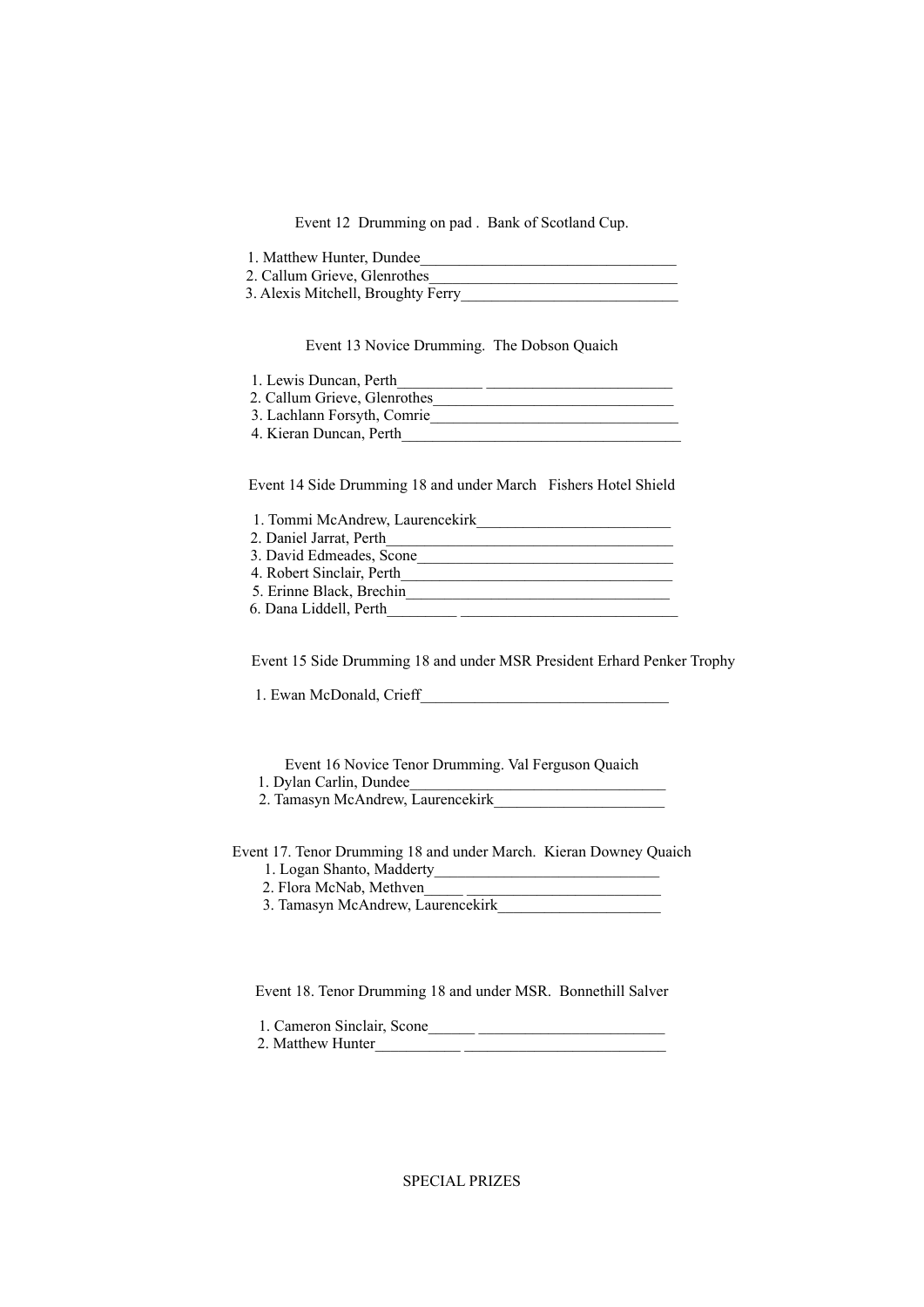Dress and Deportment D/M Ian Cramb Trophy

| 1. Jack Liddell |
|-----------------|
|-----------------|

2. Jordan Ednie\_\_\_\_\_\_\_\_\_\_\_\_\_\_\_\_\_\_\_\_\_\_\_\_\_\_\_\_\_\_\_\_\_\_\_

3. Jason Townsley

Hugh Campbell Trophy. Most improved piper in Vale of Atholl 2017 Brodie barrie

P.M Duncan Tankard. Most improved drummer in Vale of Atholl 2017 Logan Shanto  $\mathcal{L}_\text{max}$  and  $\mathcal{L}_\text{max}$  and  $\mathcal{L}_\text{max}$  and  $\mathcal{L}_\text{max}$  and  $\mathcal{L}_\text{max}$ 

P.M.Andy Renwick Trophy. Most outstanding prospect in Vale 2017 Archie McNab

> Youngest Competitor Piping Salver William Peters, Trinity Gask

Youngest Competitor Drumming. Atholl Estates Trophy Dylan Carlin, Dundee  $\mathcal{L}_\text{max}$  and  $\mathcal{L}_\text{max}$  and  $\mathcal{L}_\text{max}$  and  $\mathcal{L}_\text{max}$  and  $\mathcal{L}_\text{max}$ 

Event 1 Piobaireachd under 15 yrs. Clan Donnachaid Tankard

| 1. Archie Clark, Crieff          |  |
|----------------------------------|--|
| 2. Fraser Robson, Broughty Ferry |  |

- 
- 3. Edward Hannay, Glenalmond\_\_\_\_\_\_\_\_\_\_\_\_\_\_\_\_\_\_\_\_\_\_\_
- 4. Cameron Stewart, Crieff\_\_\_\_\_\_\_\_\_\_\_\_\_\_\_\_\_\_\_\_\_\_\_\_\_\_\_\_
- 5. Joshua Reilly, Glenrothes 6. Brogan Townsley, Perth

Event 2 Piobaireachd 15 – 18 yrs. Bank of Scotland Shield

1. Jordan Ednie, Dundee

2. Cameron Bullard, Glenalmond\_\_\_\_\_\_\_\_\_\_\_\_\_\_\_\_\_\_\_\_\_

Event 3 March under 15. Baxter Wilson Shield

| 1. Archie McNab, Methven          |
|-----------------------------------|
| 2. Joshua Gordon, Dundee          |
| 3. Andrew Lothian, Invergowrie    |
| 4. Joshua Reilly, Glenrothes      |
| 5. Tamzyn Cassidy, Broughty Ferry |
| 6. Jack Liddell, Coupar Angus     |

Event 4 M.S.R.15-18yrs. P.M. Duncan Trophy

| 1. Jordan Ednie, Dundee |
|-------------------------|
|-------------------------|

- 2. Gregor Cochrane, Glenalmond\_\_\_\_\_\_\_\_\_\_\_\_\_\_\_\_\_\_\_\_\_
- 3. Cameron Bullard, Glenalmond\_\_\_\_\_\_\_\_\_\_\_\_\_\_\_\_\_\_\_\_\_
- 4. Lewis Duncan, Perth\_\_\_\_\_\_\_\_\_\_\_\_\_\_\_\_\_\_\_\_\_\_\_\_\_\_\_\_\_
- 5. Max Crawford, Dundee

Event 5 Jig under 15 yrs. College of Piping Trophy